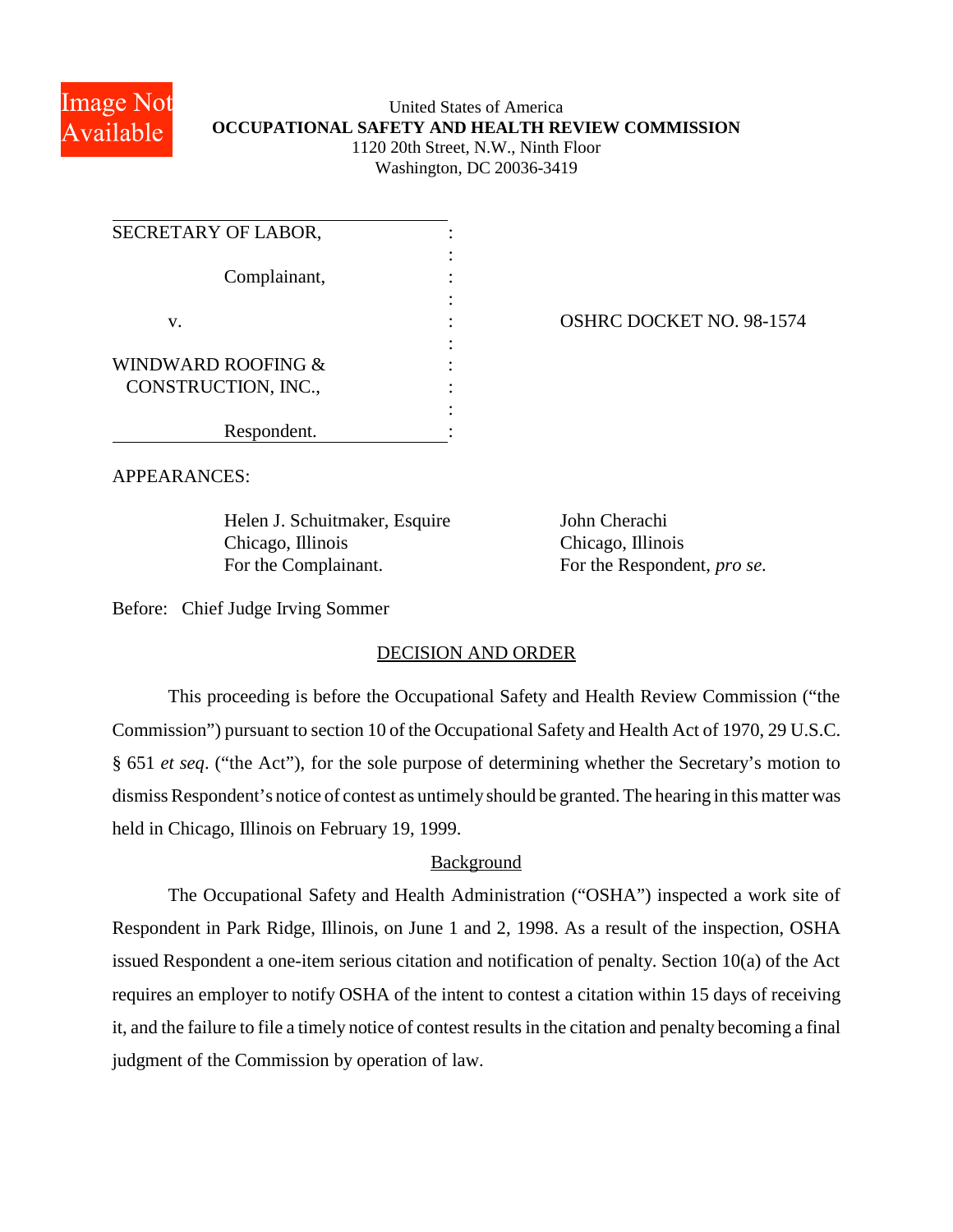The record shows that on June 22, 1998, OSHA sent two copies of the citation by certified mail, one to Respondent's place of business and one to the company's safety consultant.<sup>1</sup> On July 10, 1998, the safety consultant contacted OSHA by phone to advise that the company had not received the citation, and OSHA, on that same day, mailed another copy of the citation by certified mail to Respondent. The company received the first copy of the citation on July 13, 1998, and the second copy on July 15, 1998. On the basis of the July 15 date, the 15-day notice of contest period expired on August 5, 1998.

The record further shows that on August 26, 1998, OSHA held an informal conference with representatives of Respondent in regard to an inspection of a different work site of the company that had resulted in the issuance of a second citation. At the conference, Respondent's representatives asked about the first citation, and OSHA, after checking into the matter, advised the company that the notice of contest period had expired, that the citation had already become a final order of the Commission, and that OSHA no longer had the authority to make any changes with respect to the citation or the penalty. Respondent filed a late notice of contest on September 4, 1998. The Secretary filed her initial motion to dismiss on November 5, 1998, and an amended motion to dismiss on December 7, 1998.

## Discussion

The record shows that Respondent did not file its notice of contest until well after the 15-day contest period had ended. An otherwise untimely notice of contest may be accepted where the Secretary's deception or failure to follow proper procedures caused the delay in filing. An employer is also entitled to relief if it shows that the Commission's final order was entered as a result of "mistake, inadvertence, surprise, or excusable neglect" or "any other reason justifying relief," including mitigating circumstances such as absence, illness or a disability which would prevent a party from protecting its interests. *See* Fed. R. Civ. P. 60(b); *Branciforte Builders, Inc.*, 9 BNA OSHC 2113 (No. 80-1920, 1981). There is no evidence and no contention that the Secretary was deceptive or failed to follow proper procedures in this matter; rather, Respondent's letter states that circumstances beyond its control caused the untimely filing and asks that the late filing be accepted.

<sup>&</sup>lt;sup>1</sup>During the closing conference following the inspection, Respondent's safety consultant had requested that a copy of the citation be mailed to him.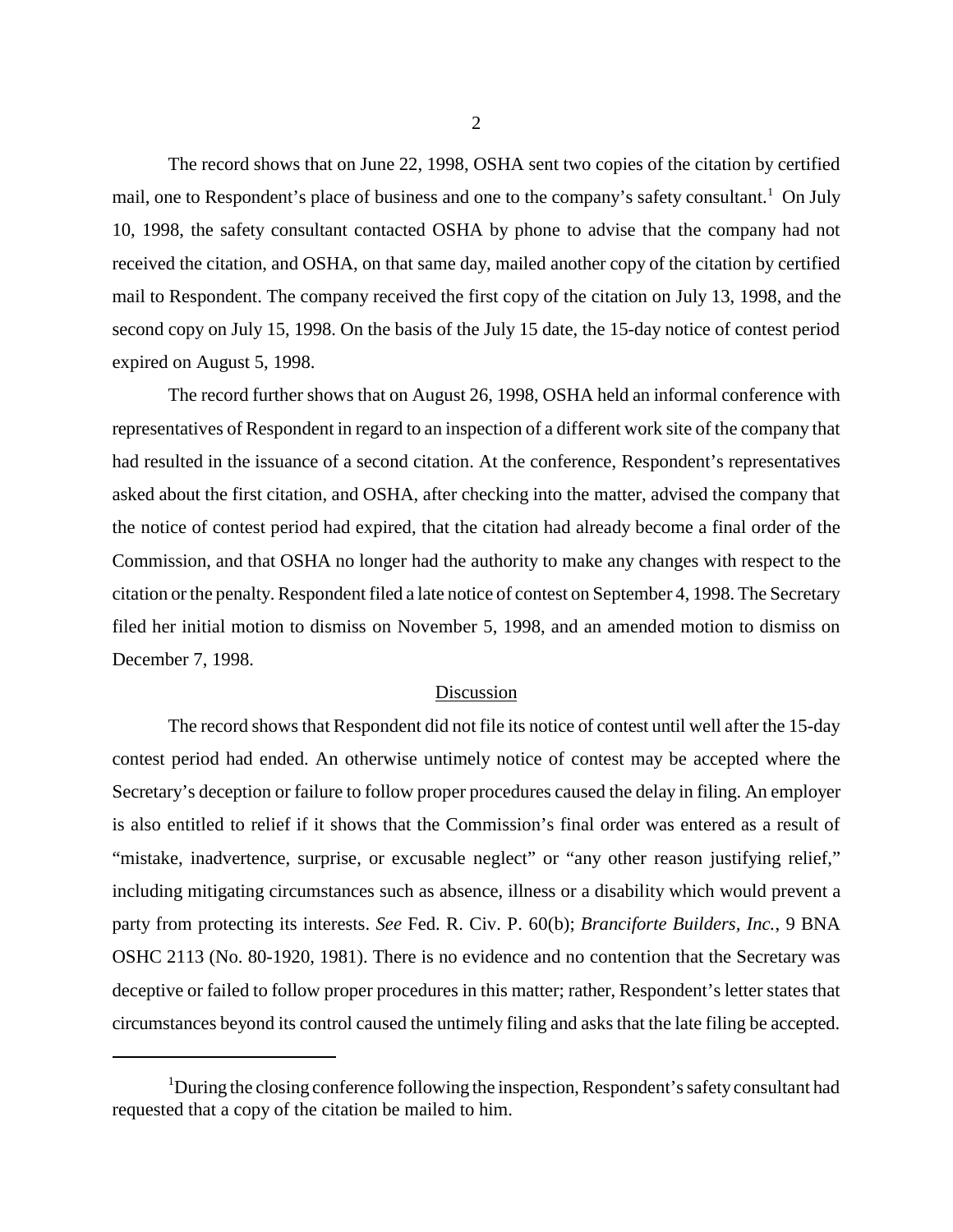At the hearing, John Cherachi, Respondent's controller, testified that the company had been in business for ten years, that the number of employees ranged from 50 to 100, and that there were approximately eight employees in the company office. He further testified that upon receiving the citation, office personnel had put both copies on the desk of the accounting manager, the person who was responsible for OSHA matters and for dealing with the company's safety consultant. Cherachi said that the accounting manager went on vacation the week after the citation was received and that instead of returning at the end of the month, as expected, she called the office to advise she was resigning; he also said that no one had reviewed the mail on the accounting manager's desk in her absence because she was expected back at the office at the end of the month. (Tr. 16-19).

The citation issued to Respondent, and the cover letter accompanying it, explain the 15-day contest period. The cover letter states, in the first paragraph on page 1, that:

You must abate the violations referred to in this Citation by the dates listed and pay the penalties proposed, unless within 15 working days ... from your receipt of this Citation and Notification of Penalty you mail a notice of contest to the U.S. Department of Labor Area Office at the address shown above. Please refer to the enclosed booklet (OSHA 3000) which outlines your rights and responsibilities and which should be read in conjunction with this form.

The cover letter also states, on page 2, the following:

**Right to Contest** - You have the right to contest this Citation and Notification of Penalty. You may contest all citation items or only individual items. You may also contest proposed penalties and/or abatement dates without contesting the underlying violations. **Unless you inform the Area Director in writing that you intend to contest the citation(s) and/or proposed penalty(ies) within 15 working days after receipt, the citation(s) and the proposed penalty(ies) will become a final order of the Occupational Safety and Health Review Commission and may not be reviewed by any court or agency.**

The Commission has held that the OSHA citation "plainly state(s) the requirement to file a notice of contest within the prescribed time period." *Roy Kay, Inc.*, 13 BNA OSHC 2021, 2022 (No. 88-1748, 1989). The Commission has also held that Rule 60(b), noted above, cannot be invoked "to give relief to a party who has chosen a course of action which in retrospect appears unfortunate or where error or miscalculation is traceable really to a lack of care." *Id*. Finally, the Commission has held that a business must have orderly procedures for the handling of important documents and has denied relief where the employer asserted that the late filing was caused by events such as a change